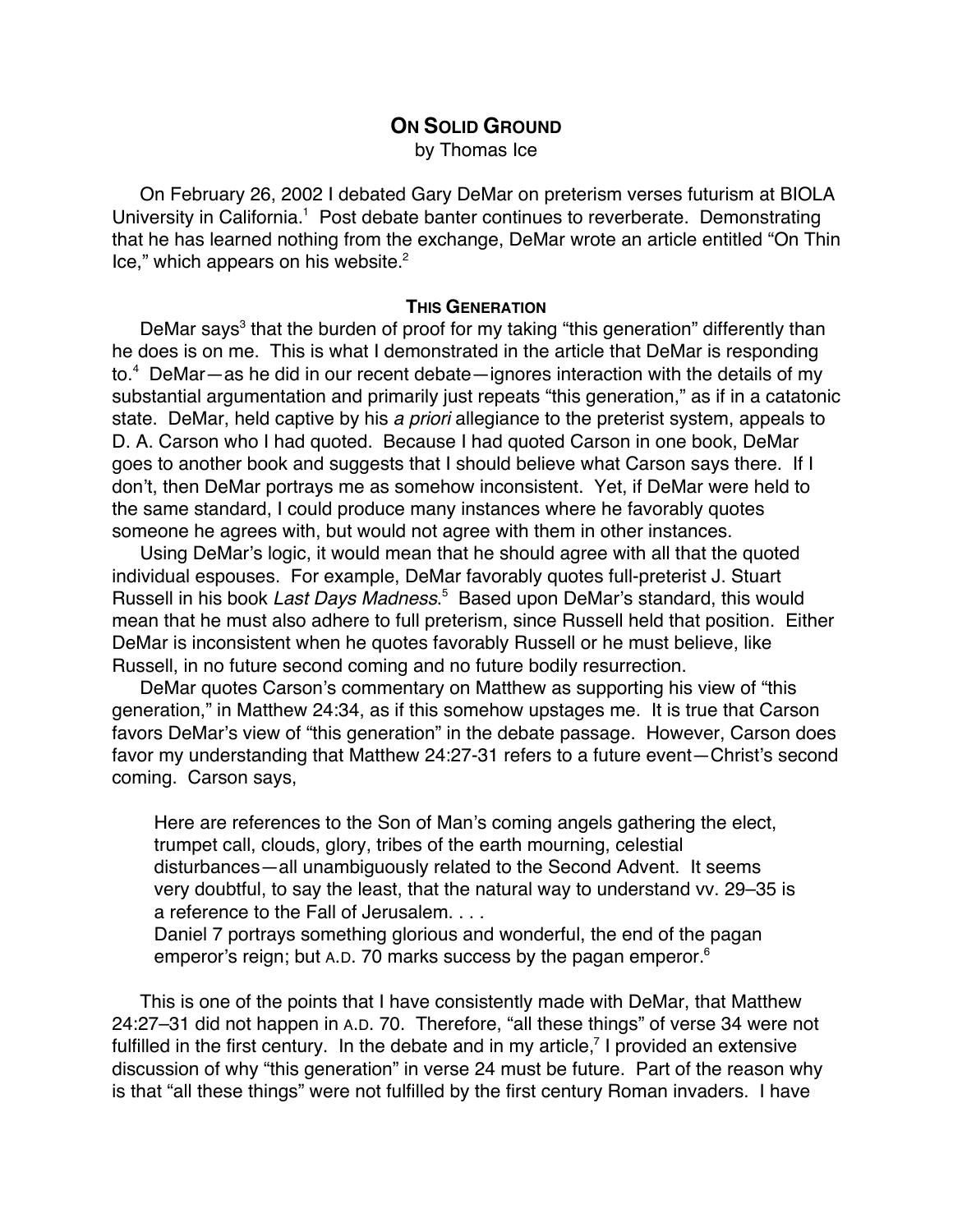given an interpretation of Matthew 24 that provides a consistent understanding of the details of verses 4–34. Yet DeMar, blinded by his preterist bias, finds only what his system will allow him to see. We have in Carson, one who agrees with DeMar's view of "this generation," yet, unlike DeMar, is honest enough to admit that the language of verses 27–31 must reference a future second advent.

### **WHO IS "YOU"?**

DeMar is less than honest when he says, "Ice never deals with the second person plural or my extended argument and how it relates to 'this generation.'" This is just not true! I dealt with this in our BIOLA debate (check out the recording). I noted that the Deuteronomy 4 and 30 use the second person plural "you" to refer to the Jewish nation since it would have been impossible for the events spoken to "you" people in 1400 B.C. to have occurred in a single generation. Instead those events have occurred throughout the thousands of years of Jewish history and some are still future to our time.

Further, in the debate, I brought up Matthew 23:35 which speaks of "from the blood of righteous Abel to the blood of Zechariah, the son of Berechiah, whom **you** murdered between the temple and the altar." I noted that the second person plural "you" in this passage could not refer to Christ's contemporaries. I believe, as in many biblical prophetic sections in other parts of Scripture that are directed to Israel, the second person plural "you" refers to the Jewish nation in Matthew 22–24.

#### **BLIND ALLEGIANCE**

DeMar cites what he believes to be a few first century fulfillments of wars and rumors of wars, earthquakes, famines and tribulations. The problem with citing just those items is that there is never a generation when these things could not be said to be true. They don't prove a first-century fulfillment. At best, they only make a first-century fulfillment possible.

One thing that DeMar did not cite in his article from Matthew 24:5 is Jesus' reference to false Christs. The emphasis in verse 5 is upon "many." Not just a single person will come claiming to be the Messiah, but a whole host of individuals will make such claims. Multiple claims to Messiahship is one of the reasons why this passage is not referring to events leading up to the A.D. 70 destruction of Jerusalem as DeMar dogmatically supposes. A. H. M'Neile says, "No such definite claim to Messiahship is known till that of Barkokba in the reign of Hadrian."<sup>8</sup> The Barkokba revolt was put down by the Romans in A.D. 135 when Hadrian lead the Roman legions to once again destroy Jerusalem, and the surrounding area, which resulted in the death of half a million Jews.<sup>9</sup> Robert Gundry notes the following:

The lack of evidence that anyone claimed messiahship between Jesus and Bar-Kokhba a hundred years later militates against our seeing the discourse as a vaticinium ex eventu [a prophecy of an event] concerning the first Jewish revolt (A.D. 66–73). False prophets figured in that revolt (Josephus J.W. 6.5.2 §§285-87; 7.11.1 §§437-39; Ant. 20.5.1 §97); but one did not have to claim messiahship to be a false prophet. Cf. Acts 5:36; 8:9; 21:38.10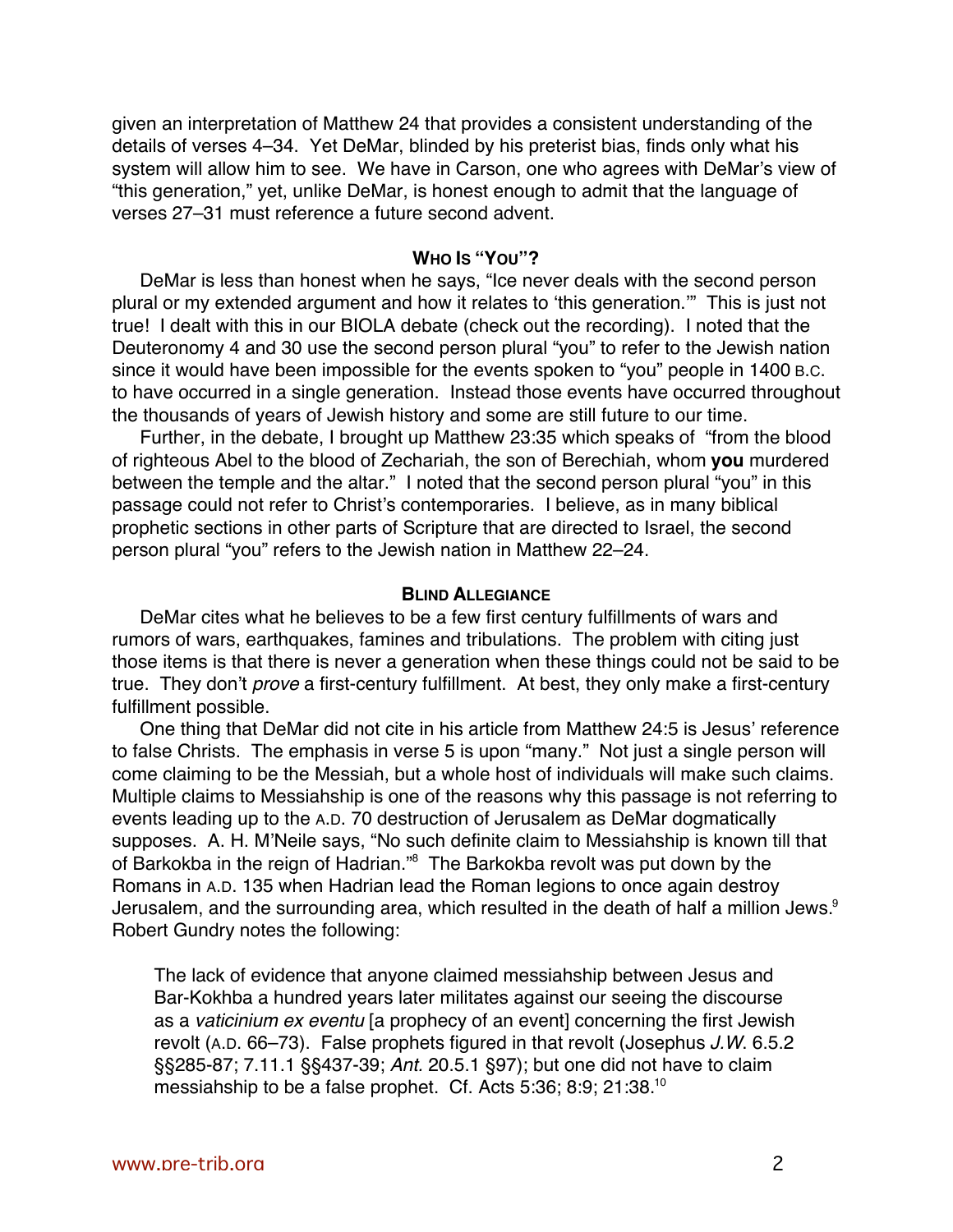DeMar dogmatically declares the following in one of his books: "Josephus tells of 'a certain impostor named Theudas . . .' Dositheus, a Samaritan, 'pretended that he was the lawgiver prophesied of by Moses.""<sup>11</sup> DeMar contends that these all made claims to be the Messiah. However, none of these actually claimed to be Messiah when examined closely.

Some of these statements could be described as false prophets, but not false Messiahs. DeMar is playing fast and loose with the data because he has such a large investment in their view that all this took place in the first century. H. A. W. Meyer clarifies the issue when he notes,

We possess no *historical* record of any false Messiahs having appeared previous to the destruction of Jerusalem (Barcochba did not make his appearance till the time of Hadrian); for Simon Magus (Acts viii. 9), Theudas (Acts v. 36), the Egyptian (Acts xxi. 38), Menander, Dositheus, who have been referred to as cases in point (Theophylact, Euthymius Zigabenus, Grotius, Calovinus, Bengel), did not pretend to be the Messiah. Comp. Joseph Antt. Xx. 5. 1; 8. 6; Bell. Ii. 13. 5.12

Another says, "The first and second centuries saw quite a few famous false prophets who made eschatological claims," as I have noted above. However, they further say, "That any of them (before Bar Kochba) said, in so many words, 'I am Messiah', is undemonstrated by the sources."<sup>13</sup> Finally, Leon Morris tells us, "in this place the meaning is rather that they will claim for themselves the name Messiah, Jesus' own title." Morris explains:

This will surely be a reference to the last days, for there is little evidence that any of the turbulent men so active preceding the fall of Jerusalem ever claimed to be the Messiah. Some claimed to be prophets, but that is not the same thing.<sup>14</sup>

Even if some first century individuals did claim to be the Messiah—they did not—it would not fulfill this passage. This is one of the many reasons that it looks to the future tribulation and the coming of the beast of Revelation, popularly known down through Christendom as the antichrist. DeMar is just plain wrong. But this doesn't matter because he has a position to defend.

# **THE DAY AND THE HOUR**

One of the main reasons why preterism is wrong is because it cannot satisfactorily demonstrate that Matthew 24:27–31 was fulfilled in the A.D. 70 event. This is why I challenged DeMar in the date and in the article to tell us when Christ returned to planet earth in the first century. Had Christ returned as described in that passage, surely Josephus would have observed it. But even the verbose Josephus does not record such an event, because it did not occur. Whey the second coming of Christ—as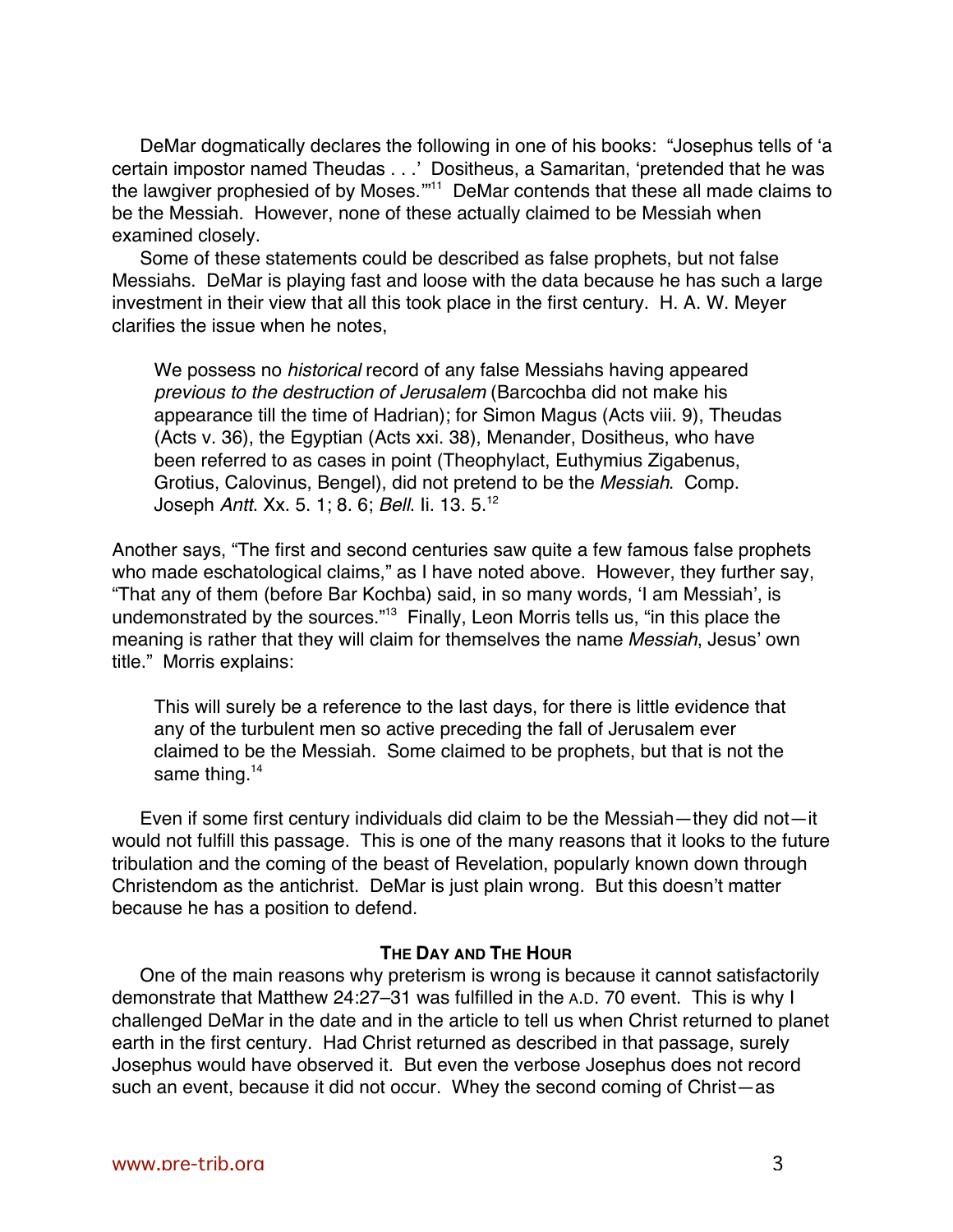described prophetically in Matthew 24:27–31—occurs, we will all be able to note the day and the hour. The description of Christ's return in this passage is of a nature that it will be such a public event that will be observed by multitudes of people. The exact day and hour of this event will not be lost in human history.

Since DeMar cannot answer my question, as usual, he attempts a debater's ploy. He asks me to tell him when Jesus was born. Such a question supports my point, not DeMar's. There were a few people who observed that event and had God desired, they could have recorded for history the exact day, time, and place. It was a distinctly observable event. However, with thousands of people on the scene in A.D. 70, no one was able to observe the event of Christ's return, since it did not happen. Even with one of the world's most famous historians on the scene—Josephus—no one was able to see our Lord's return as described in Matthew 24:27–31. Reason: It did not happen! Thus, Matthew 24 was not fulfilled in A.D. 70.

DeMar suggests that Matthew 24:27–31 was fulfilled in the same way that passages like Isaiah 19:1 and Micah 1:3 were fulfilled. As DeMar so often does in his preterist writings, he attempts to read back into Matthew 24 the contexts of those Old Testament passages into Matthew 24. In a nutshell, the problem with DeMar's approach is that it is not supported by the Matthew 24 context. The contexts of Isaiah 19 and Micah 1 support DeMar's contention, but only in those Old Testament contexts. However, if he is going to import such an idea into Matthew 24, he must make a case from Matthew 24 that supports his idea of a non-physical return in A.D. 70. Of course he cannot. DeMar just declares that these passages govern Matthew 24. The only possible relation is that it is driven by DeMar's enslavement to supporting his preterist system.

DeMar believes that Acts 1:11 teaches a future second coming. There are more similarities between Acts 1:9–11 and Matthew 24:27–31. Why not have Acts 1:11 inform Matthew 24:27–31? In fact, Jesus said that the next time He would come, it would be to the Mount of Olives and riding on a cloud. Sorry Gary, but the focus of A.D. 70 was the Temple Mount, not the Mount of Olives. Maranatha!

#### **ENDNOTES**

<sup>&</sup>lt;sup>1</sup> An audio copy of the debate can be obtained from The Pre-Trib Research Center, P O Box 14111, Arlington, TX 76094.. For \$15.00 you can receive an MP3 CD that will contain the DeMar vs. Ice debate and also the Gentry vs. Ice debate. For \$20.00 you can receive an audio cassette copy of either the DeMar debate or the Gentry debate. For \$30.00 you can get both debates on cassette.

 $2^{2}$  Gary DeMar, "On Thin Ice," http://www.americanvision.org/page.asp?id=19.

<sup>&</sup>lt;sup>3</sup> All DeMar quotes that are not noted will be from his "On Thin Ice" article.

<sup>&</sup>lt;sup>4</sup> Thomas Ice, "Matthew 24 and 'This Generation," *Pre-Trib Perspectives* (Vol. VII, No. 3; June 2002).

Gary DeMar, *Last Days Madness: Obsession of the Modern Church* (Powder Springs, GA: American Vision, 1999), p. 121, 125.

<sup>6</sup> D. A. Carson, "Matthew" in *The Expositor's Bible Commentary*, gen. ed., Frank E. Gaebelein, 12 vols. (Grand Rapids: Zondervan, 1984), vol. 8, p. 493.

<sup>&</sup>lt;sup>7</sup> Ice, "Matthew 24 and This Generation."

 $^8$  Alan Hugh M'Neile, *The Gospel According to St. Matthew* (London: MacMillan, 1915), p. 345.

<sup>&</sup>lt;sup>9</sup> Roman historian "Dio Cassius relates that the Romans demolished 50 fortresses, destroyed 985 villages, and killed 580,000 people in addition to those who died of hunger, disease, and fire." *Encyclopaedia Judaica*, 17 vols. (Jerusalem: Keter Publishing House, n.d.), vol. 4, p. 233.